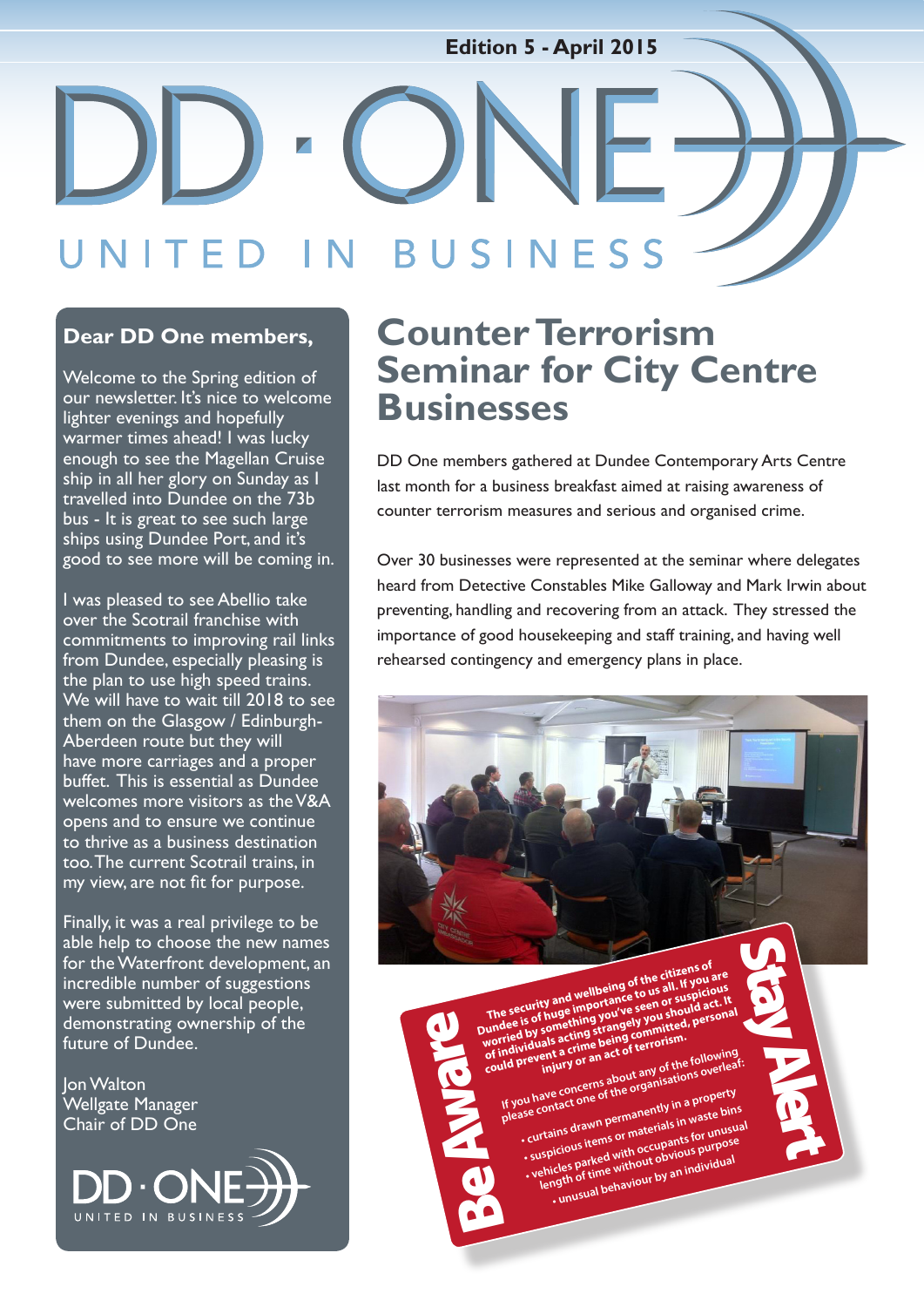## **Waterfront Street Names Announced**

#### **Dundee's Industrial heritage and significant individuals and institutions from times past will be celebrated in street and place names for the city's waterfront.**

After a consultation on proposed street names and the opportunity to suggest names for three major open spaces and two footpaths/cycleways in the £1billion re-development, councillors will discuss the results next week.

Will Dawson convener of the city development committee said, "I was really pleased to see the high level of engagement from people suggesting names which went from the historically significant to the hysterically funny.

"The proposed names fit perfectly with our view of ourselves as a city with a rich industrial and creative past and with a vision and drive to become even more successful in the future."

Thomson Avenue will mark the contribution to Dundee of James Thomson who was city architect between 1906 and 1924. During his tenure the Kingsway, one of the UK's first city by passes, was built and he also proposed a visionary master plan for the waterfront.

Earl Grey Place (East and West) have been named to keep alive the link between the area and the former dock built in 1834 and closed 129 years later before being filled in to make way for the Tay Road Bridge landfall.

Patent Slip Way, which runs beneath the Tay Road Bridge ramps, recognises the track and cradle used to transfer a vessel from the river to the dock for repairs.

The Harbour Workshops and its steam-hauled patent slip, built in 1837, were on reclaimed ground between Victoria Dock and the Estuary. The upper part of the 166 metre ramp is still visible and gives a good indication of the size of ships hauled out of the Tide Harbour.

The public central space to the rear of the Caird Hall will be known as Slessor Gardens, the space adjacent to the river will be Waterfront Place, the public space at the Railway Station will become Discovery Plaza.

Black Watch Parade will be the name of the footpath adjacent to the river and the footpath / Cycleway next to the road bridge will be Whalers lane.

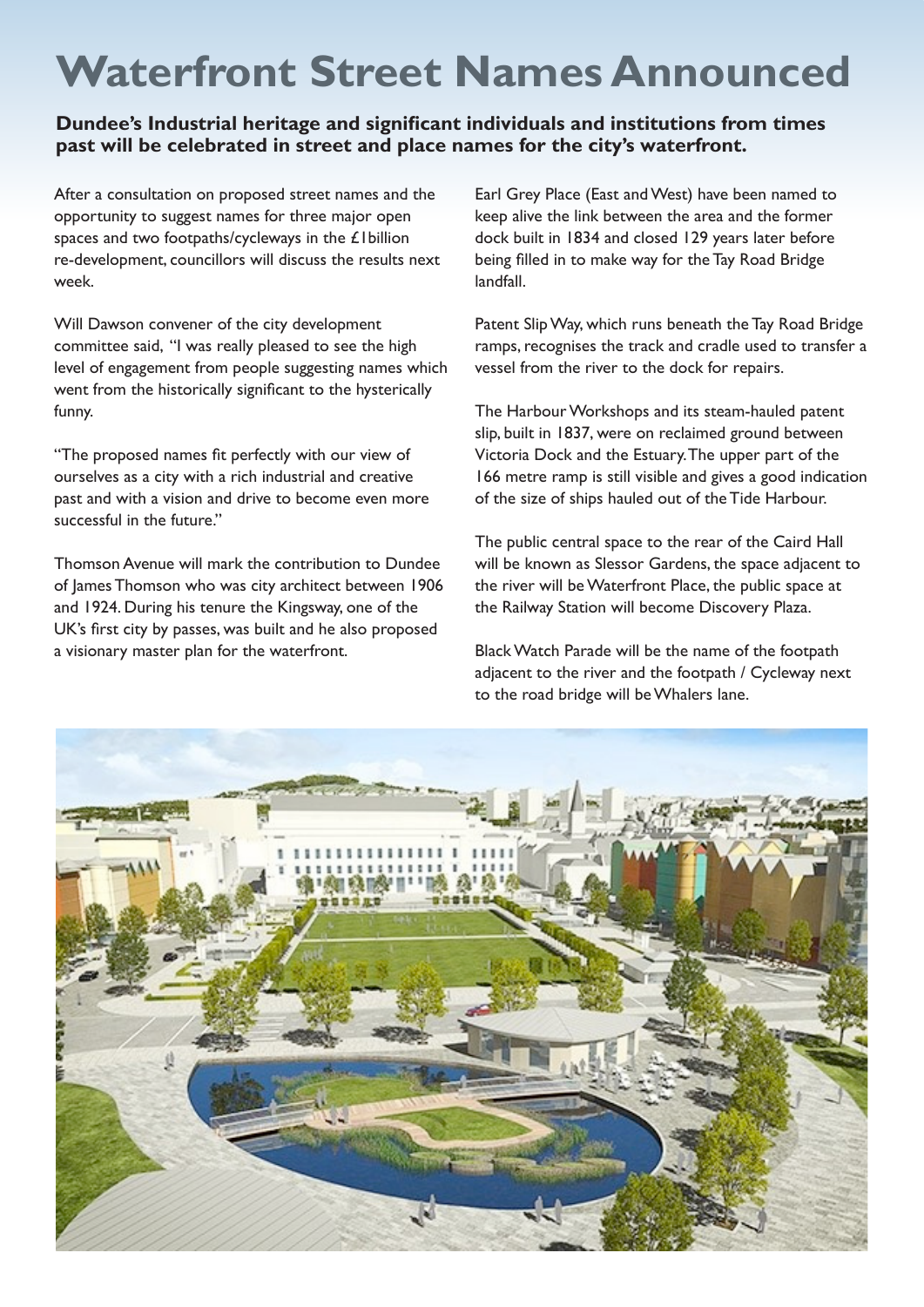# **ALMOST** *....returns*

**Musicians and bands will bring the streets of Dundee City Centre to life this summer as Almost Blue, Dundee's live music festival, returns for a second year.**

**The festival, which last year saw over 70 acts perform at 90 gigs across the city centre, runs over the weekend July 3 to 5 and takes in over 20 different venues.** 

**Those attending can expect an eclectic mix of everything from blues to bluegrass, indie to soul, pop-rock to R&B, and Cajun to gypsy swing.**

**A Spokesman for Almost Blue said, ''Hopefully we will have some big announcements to make in the coming weeks, and in the meantime we would like all venues, bands, and solo acts hoping to take part in Almost Blue this yearn to get in touch as soon as possible through our facebook page www. facebook.com/pages/ Almost-Blue. ''**

## **Taxi Course Launched at Dundee and Angus College**

Dundee and Angus College have welcomed the first intake of taxi drivers enrolled on the Introduction to the Role of Professional Taxi and Private Hire Driver programme.

The successful completion of the course will become mandatory for all taxi drivers by 2017.

Bruce Donaldson, Business Adviser at Dundee and Angus College, said, ''The course duration is less than 30 hours and, after consultation with drivers, who expressed a preference for classes on Monday and Tuesday evenings, we are running the inaugural class over seven nights spread across three weeks. We are also looking at a fast-track option when drivers can do the whole course in a week.''

The course can at present be offset with ILA – individual learning account – but come 2017 funding will not be available.

Bruce added, ''Drivers should really be considering taking part now because, as 2017 looms, more and more people will be applying and it will be more difficult to remain flexible about class times'

## **Dundee's Green Fleet**

Dundee City Council already boasts more electric vehicles that any other local authority area in Britain and soon a fleet of electric taxis will make a welcome addition to the streets of the City.

Ten electric private hire taxis have already taken to the streets as a plan three years in the making comes to fruition for 203020 boss David Young.

And over the next 12 months he will gradually replace his entire 60-strong taxi fleet of wheelchair-friendly vehicles with electric cars.

The progress made and the success of his business decision is already being monitored by major taxi firms across Scotland — including six of Edinburgh's biggest.

The conversion to electric also has the backing of the Scottish Government.

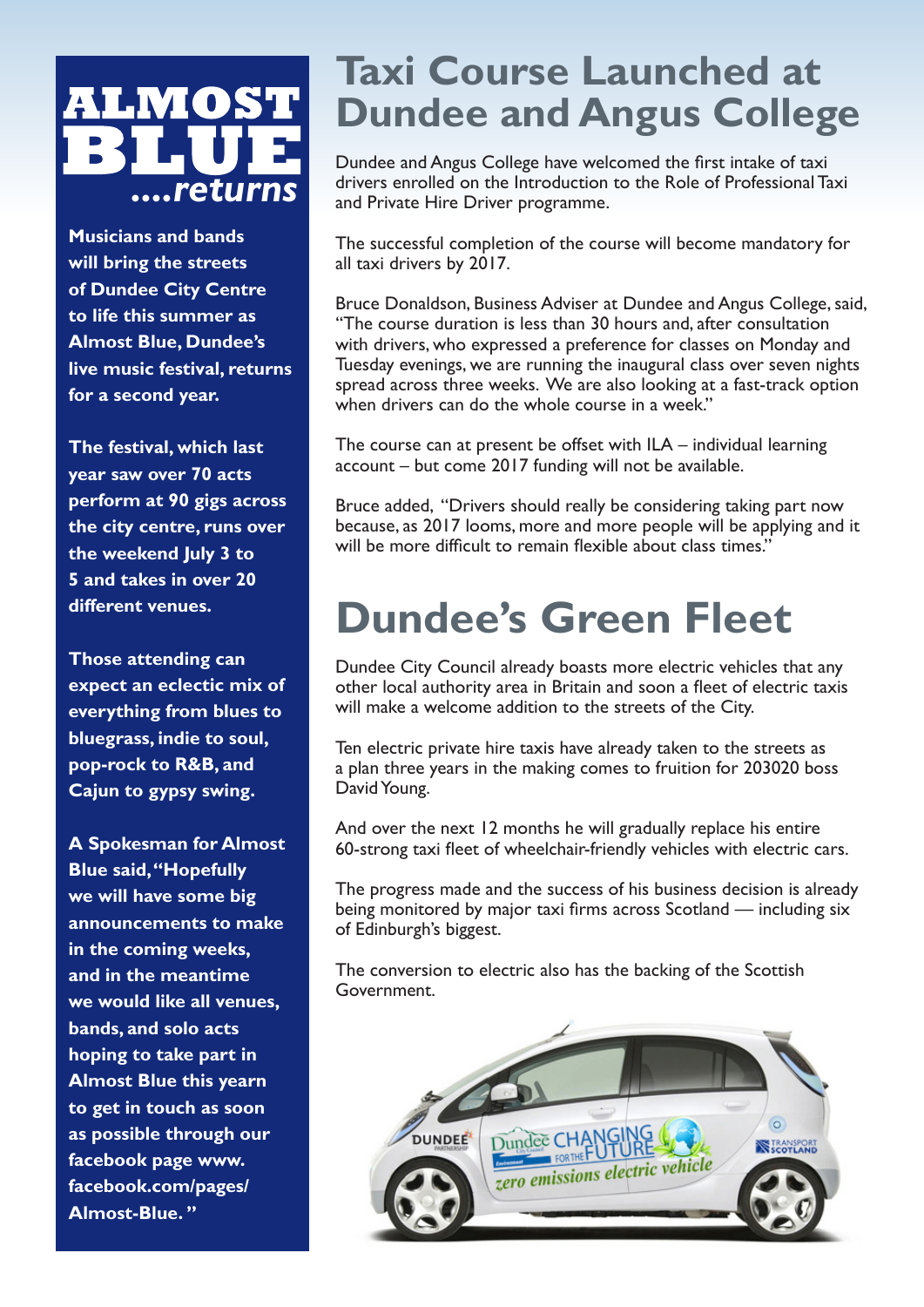#### **£400 Million City Deal Funding**

Dundee City Council is in talks with Angus, Perth and Kinross and Fife Councils to set up a City Deal – a step which could secure £400 million of UK Government funding for the area.

The city deal programme aims to give local authorities greater resources and financial freedom to drive economic growth.

If the Tayside City Deal is successful it could see funding going towards improving public transport pay, for new building projects and boost employment.

Dundee City Councillor Willie Sawers said, ''A city deal would help bring extra business to Dundee, which would result in extra job opportunities.

''The additional income provided by more people in work would then have a knock-on effect on local businesses as people have more money to spend.''



The Princeton Review's 2015 undergraduate and graduate institutions to study games design has ranked Abertay the 20th in the World on its graduate list and 21st on its undergraduate list.

Abertay is the only non US institution to make the list.

#### **Project Pie's Environmental Aspirations**

Project Pie, Dundee's newest food outlet, hopes to become the City's leading environmental friendly food business.

The William Tracey Group Glenrothes Depot has been awarded the trade waste contract for the new 60-seater diner which opened in Dundee's Reform Street last month.

Supplier Vegware will supply Project Pie with all compostable packaging.



Chantal Nell from Project Pie said, "Vegware and William Tracey from our perspective really complement each other with their business ethos and company values and we are delighted to be a part of a zero to landfill waste programme."

Eilidh Brunton, Vegware's Group Recycling Consultant added, "We're delighted that Project Pie have chosen Vegware as their eco packaging supplier. We're looking forward to working together with them and helping them achieve their goal of zero waste to landfill."

Project Pie was set up by James Markham, opening popular diners in Seattle and California and now comes to Scotland, with the first diner opening in Dundee. The diner offers customers "Everday Artisan Pizza Custom Built By You."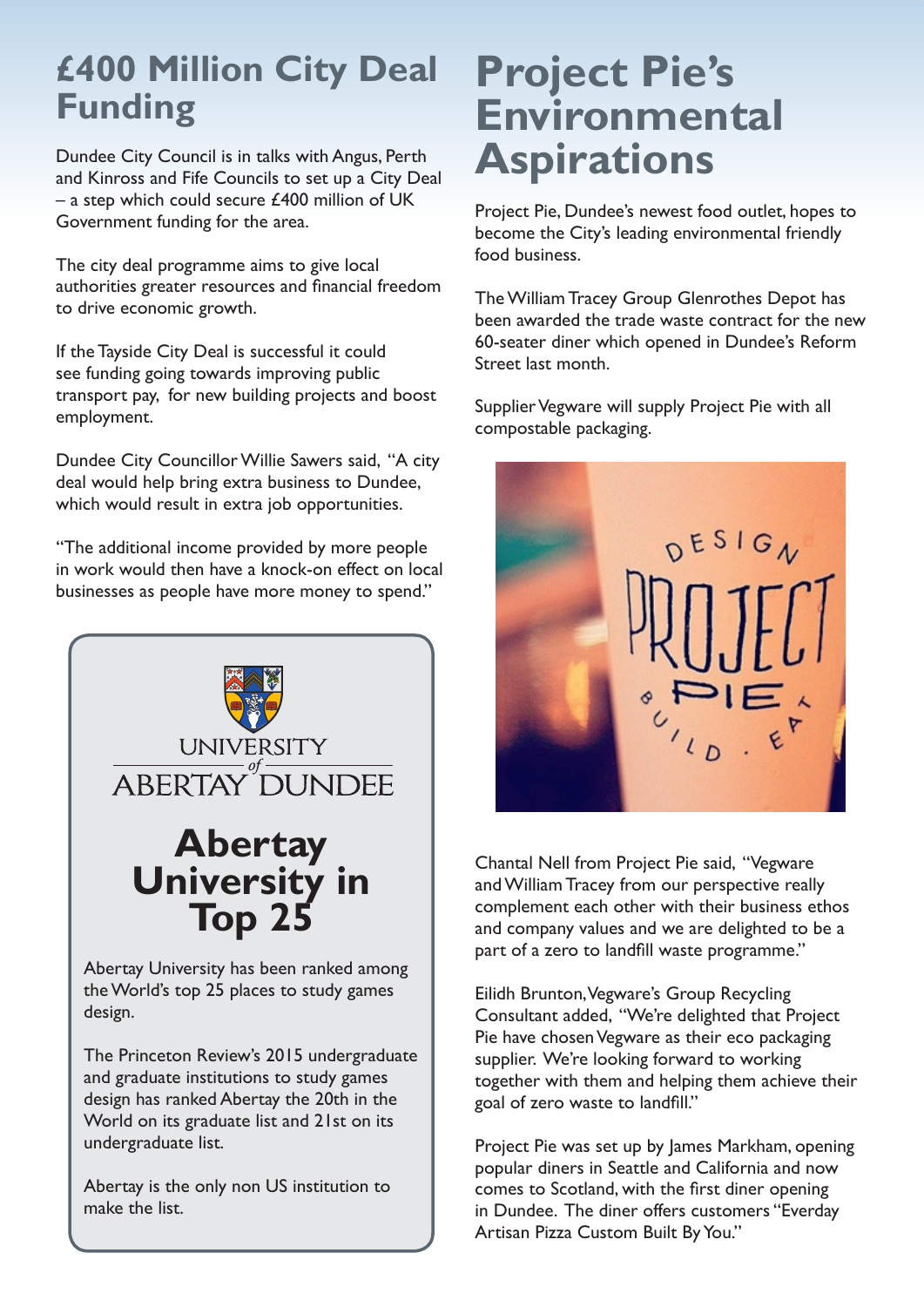## **Mary Slessor Memorial Unveiled**

A memorial commemorating Scots missionary Mary Slessor has been unveiled in Dundee on the 100th anniversary of her death.

The Mary Slessor Foundation commissioned the city centre memorial with help from a number of city groups.

The stone carries a bronze plaque detailing the life and work of the former jute weaver.

Mary Slessor was born in Aberdeen and raised in Dundee before becoming a noted missionary in Nigeria.

She was revered by the local populations for improving or even saving the lives of many, including hundreds of twins who were often abandoned or killed as part of local customs.



#### **£4 Million Upgrade for City Square Buildings**

**Dundee City Council will carry out a series of maintenance projects on buildings in and around City Square.**

**Councillor Will Dawson, city development convener, said, "The works will be predominantly maintenance of buildings, and not just those situated on the square. Many of the buildings on Crichton Street and Castle Street are linked to the square in some way, and share facilities like heating systems.**

**"It will include things like replacing old windows, some of which have been there since the buildings were built.** 

**Repairs and maintenance are ongoing as necessary, however there are a couple of projects that we are looking to undertake.**

**"Projects have already taken place in the east wing which have allowed property rationalisation as well as upgrades to the IT systems. Similar work is now needing done to the west wing.**

**"Work has already been done to upgrade the conference facilities within the Caird Hall, and there are further improvements being looked at which will allow us to attract major conferences and conventions.**

**"These costs are currently being built into the capital plan."**

**City Square was refurbished back in 2013 with new seating, lighting, drainage and improvements to disabled access. The fountains were relined and new was paving installed, while the Caird Hall had new steps fitted.**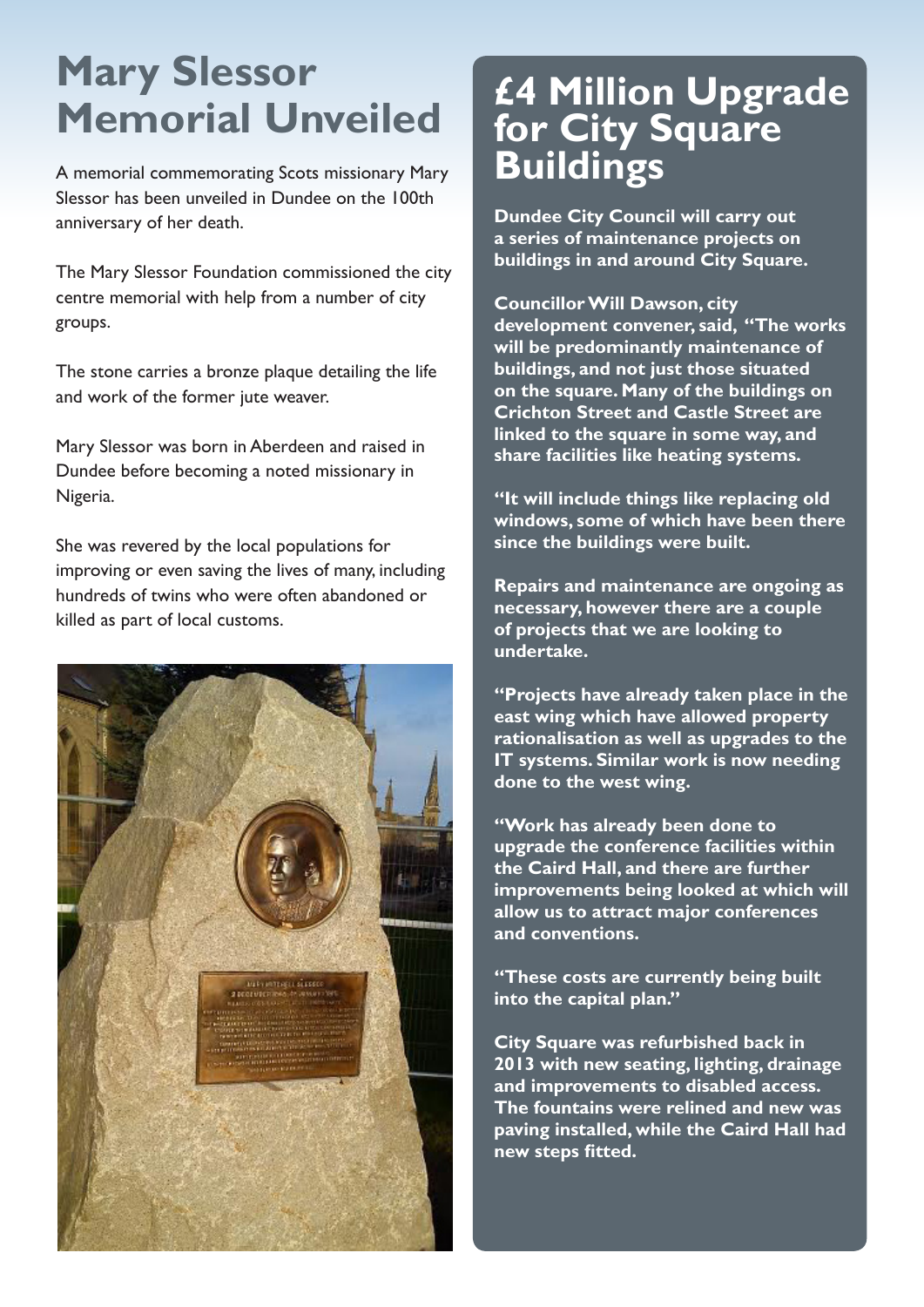### **Design in Motion Hits the Road in Dundee City Centre**

**V&A Dundee's first national touring exhibition, Design in Motion, has embarked on a 17-week journey across Scotland. The exhibition, a collaboration with the Travelling Gallery, is housed in a custom built gallery in a bus.**

Philip Long, Director of V&A Dundee, invited senior pupils from Craigie High School to be the first visitors on board at City Square, Dundee interacting with the new exhibition and the associated mobile app, 'Design Scotland'. Part of the new museum's pre-opening programme, Design in Motion is the second V&A Dundee project to benefit from funding from players of People's Postcode Lottery.



The exhibition includes leading fashion designer Holly Fulton, BAFTA awardwinning game designer Sophia George and innovative product designer and artist Geoffrey Mann. All seven featured designers use digital technologies to push the boundaries of their discipline, enabling them to demonstrate how design can be put to work to reconstruct our heritage, visualise the unseen, and create products not previously possible.

The tour will visit more than 70 venues across Scotland after leaving Dundee on 27 February. Locations include cities such as Edinburgh, Glasgow and Aberdeen, as well as rural locations including Lewis, Harris and Skye. Venues range from secondary schools and art colleges to museums, community centres and libraries. The final stop will be the Victoria and Albert Museum, London in June. It is anticipated that more than 10,000 people will visit the exhibition in total, with additional audiences taking part in events, activities and digital engagement.

#### **Amsterdam Air Link**

Dundee could soon have its own air link to Amsterdam.

Flybe has applied to the Department of Transport for funding and is hoping to introduce the daily service from next April.

The funding is available for brand new routes for regional airports which handle fewer than 5 million passengers a year.

A decision is expected in July.

#### **Your Passport to Dundee and Angus**

Dundee & Angus Convention Bureau are looking for new partners to work with them to promote the destination and enhance the experience for the thousands of conference delegates and visitors to Dundee and Angus.

Their 'Your Passport to Dundee and Angus' - Exclusive Offers initiative is actively promoted to delegates prior to their arrival encouraging them to plan ahead and make the most of their visit to Dundee and Angus with the view to extending their stay.

Participation in the 'Your Passport to Dundee and Angus' offers scheme is completely free of charge. Anyone wishing to take part should contact Debbie Burton at debbie.burton@ dundeecity.gov.uk